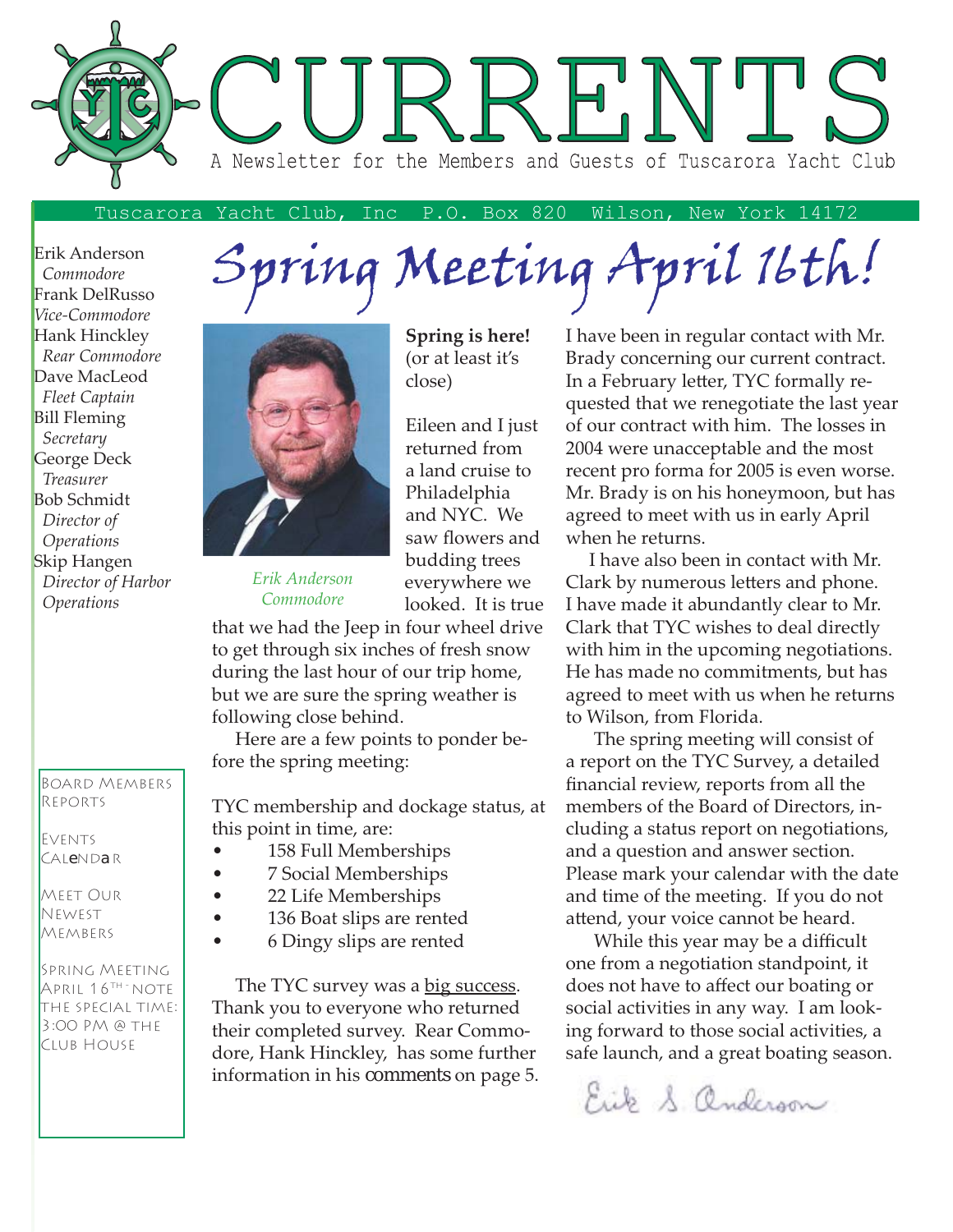### CURRENTS April, 2005



# director of harbor operations



Spring is here! Over the winter we had pipe extensions added on docks I-51 thru 89 that required them and leveled five docks that were in need. Many thanks to Pete Hubbell and Willie Hayes for their time and assistance. Several more need leveling before launch. I will need several work parties to help with replacing decking.

Please let me know if your dock needs any boards replaced. I have some  $2 \times 6$  pressure treated stock at the club now. Please let me know if you are going to use some, so we can keep track of usage and repairs made. I have a supply of dock cleats available, however due to insurance and liability reasons slip owners are responsible for installation, which I can help with.

### *Skip Hangen*



Spring is here and the Club House is open and the electric is on. The water will be turned on as soon as we are sure the pipes will not freeze. Please be sure to keep the club house doors locked when you leave. If you need a key for the club house or a gate card, they can be purchased from Peter Fleckenstein. Try to keep the club house clean. The Steward's won't be around until after the boats are in the water. Just to remind everyone, you have until May  $8<sup>th</sup>$ , which is one week after launch, to have all masts and storage material removed from the Island or a \$25 assessment will be charged to you.

 This year Stewards Ian and Samantha will be coming back for another season. If anyone knows of someone at least 15 years old and who would like a summer job as Steward, please let me know. A job list will be posted in the Club House so each member can get their work hours completed. If there are any problems around the club house or grounds, please let me know. See you at the club.

treasurer's report



So many good things are beginning to happen! The snow is almost gone from the yard and the Snow Birds are beginning to return to their nests. It can only mean one thing: the TYC Spring Meeting is almost here. I am looking forward to seeing all of you at the meeting this April. There are many things the Board

of Directors has to discuss with the membership. At this meeting we will have a new comparison report which includes financial reports from 2003, 2004, and projections for 2005. It is vital that all members attend this meeting to find out how the Club is doing financially. Please make every effort to attend. I am looking forward to seeing you in April.

*George Deck*





It's that time again! The Club should be a beehive of activity during April in anticipation of launch starting at 3:00 PM on Friday April 29<sup>th</sup> with the mainland boats launching first. We hope to have the entire fleet floating by the end of the second day on Saturday April 30<sup>th</sup> with the boom-truck coming for masts on Sunday, May 1<sup>st</sup>. We will

need crews for: cradles, gin pole, launch, and the boom truck. It is a great way to get your year's work commitment cleared. Crew Chiefs will be identified and postings for all activities will be on the bulletin board in the Club House.

 If you have any questions or concerns about the launch, please contact me at my e-mail address cdmacleod31@hotmail.com .

*Dave MacLeod*

*Bob Schmidt*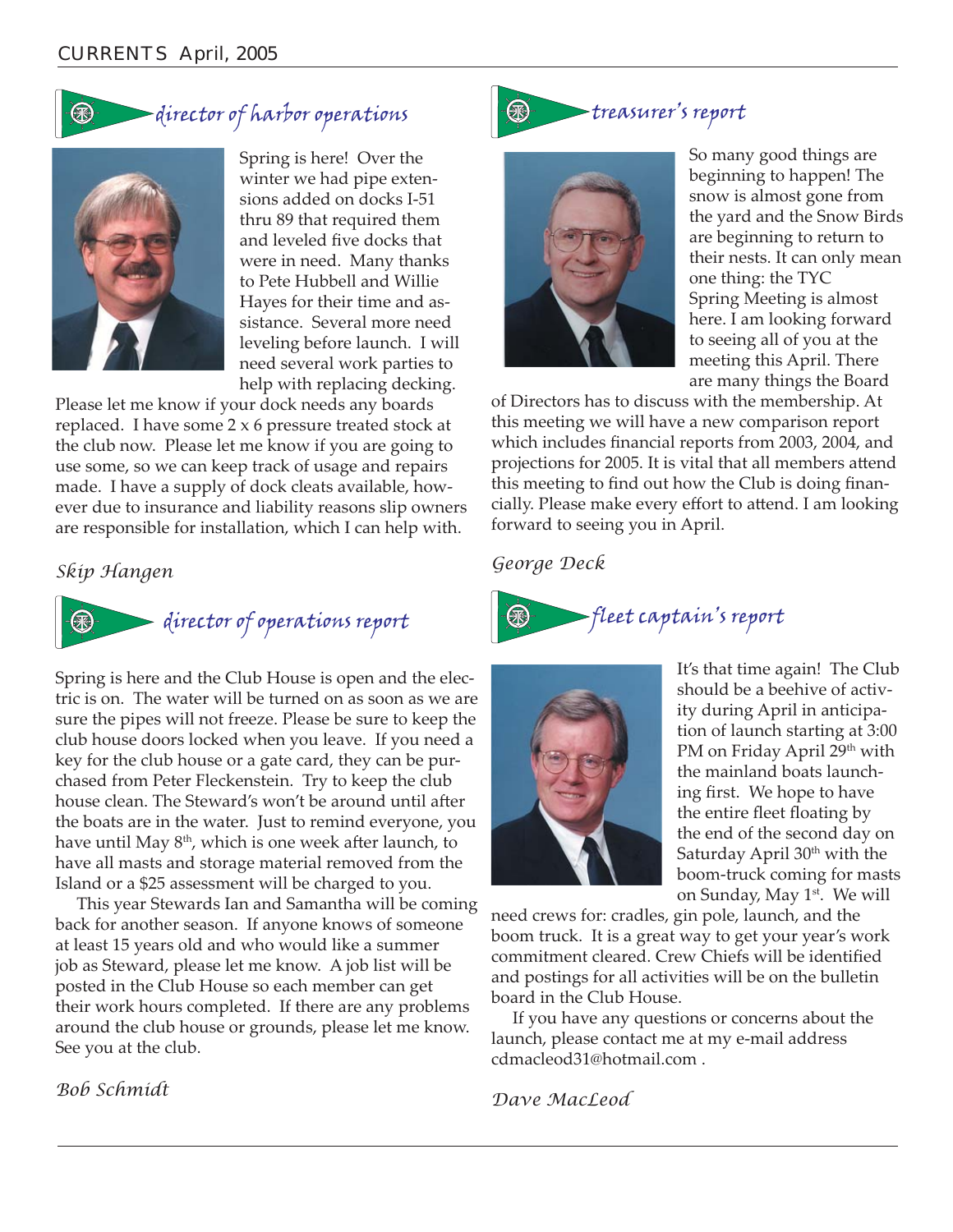# Meet our new members

*Please join me in welcoming the following two of our seven 'late summer/fall' new members to TYC. Information on additional members will be included in future editions.*

## *Hank Hinckley*

A warm TYC welcome to new member *Todd Ciehomski* and his two great children – Alexis (age 9) and Kyle (age 7). Todd is a life long resident of the Town of Tonawanda and a relatively recent boating enthusiast. He started his boating experiences as crew on friend's sailboats 4 years ago. Two years ago he purchased his first boat, a 25 ft O'Day day sailor from TYCer's Charley and Joanne Gilbert. Todd is looking forward to introducing his children to this funfilled sport and will be docked in the Haynes area in 2005. Last fall he arranged to haul and store his boat on the Island near the TYC anchor and you can probably meet him there this spring, preparing his boat for launch.

 A 1990 graduate of Buffalo State College he is currently employed as a detective in Tonawanda. In addition to sailing Todd enjoys woodworking, golf, beer brewed at home (as opposed to just ole home brew) and music. He says that he has built several pieces of furniture during our long WNY winters and has played the guitar in several local music groups. We are hopeful that we will be able to enjoy his musical talent this coming summer, perhaps at a TYC Talent Night party. Plan to stop by the Haynes area this summer and help integrate Todd and his children into the TYC family.

 Also joining TYC in the fall of 2004 were *Bryan and Karen Burhans* and their two small children Sarah (age 5) and William (age 2). Sarah starts kindergarten this year and according to her mother, she and her brother will be spending a lot of time on the Island this summer. With these youngsters and the children of other members playing on the Island we all need to be doubly cautious when driving and strictly observe the 5 mph speed limits.

 Bryan, as mentioned in Bob Stone's article last fall grew up at TYC where his father was one of TYC's

founding members and kept his boat BALYNDA at the club for many years. Bryan's father managed TYC's Jr. Sailing Program where Bryan, his brothers and his sisters developed their love of sailing. BALYNDA is now owned by Bryan's brother and is docked at the Rochester Yacht Club.

 Bryan and Karen bought their boat WET WILLIE last fall and brought it to the Island in time to have it hauled and stored. Bryan races on a friend's boat out of Buffalo Harbor on Wednesday and Karen reports that she is on the racing team learning curve. Both Bryan and Karen also enjoy golf in the summer. Non recreational hours are spent at their home in Tonawanda, where they are neighbors of Dave Mac Leod. Karen is a CPS and Bryan works in sales for BDI. Please make a point of including visits to the Burhans' boat when you are at the club this summer and welcoming them into the TYC family.

### *Hank Hinckley*



www.tycwilson.com



# ADVERTISE WITH US CONTACT REAR COMMODORE HANK HINCKLEY hankhinck@aol.com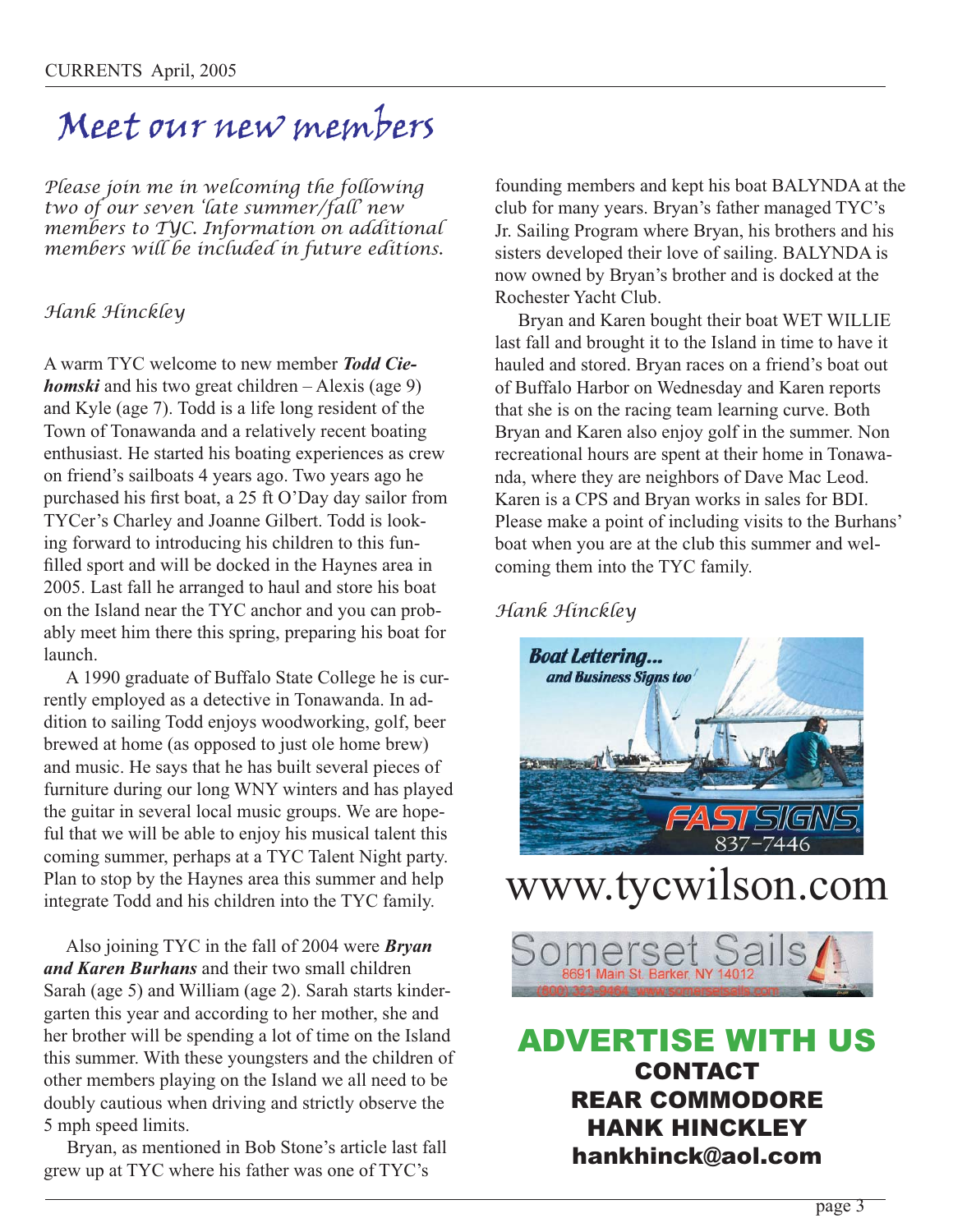# vice-commodore's report



I would like to thank all of you who attended the Commodore's Ball honoring Mark Farrell. Many were still dancing until the band left at midnight.

 Check your calendars for the year's activities because we have some great events planned. By popular request we will have the *Italian Night*. Our chef and strolling violinist have been retained. The Frankfurters, one of Buffalo's premier German bands, will provide the music for an *Octoberfest in August*. Our popular *Blues Night* is scheduled. I have received several requests to reinstate the *Progressive Dinner*, and the survey indicated that many of you wanted to make sure that we improve our *club cruises*. We have dates for a cruise to 50 Point, and Past Commodore Linda Kelly has agreed to assist me in securing a cruise to one of the clubs in the Toronto area. Keep your eye on the events as they are posted on the TYC website and in the Currents. I am looking forward to a great summer at our favorite yacht club. *Frank DelRusso*

| Sunday         | Monday                 | Tuesday | Wednesday | Thursday       | Friday       | Saturday                           |
|----------------|------------------------|---------|-----------|----------------|--------------|------------------------------------|
| April 2005     |                        |         |           |                | $\mathbf{1}$ | $\overline{c}$                     |
| $\overline{3}$ | $\overline{4}$         | 5       | 6         | $\overline{7}$ | 8            | $\overline{9}$                     |
| 10             | 11<br>Board<br>Meeting | 12      | 13        | 14             | 15           | 16<br>Spring<br>Meeting<br>3:00 PM |
| 17             | 18                     | 19      | 20        | 21             | 22           | 23                                 |
| 24             | 25                     | 26      | 27        | 28             | 29<br>Launch | 30<br>Launch                       |





#### **MMSI - Maritime Mobile Service Identity**.

 For those of you who are not familiar with MMSI, I will present my brief explanation; a telephone number for your VHF radio. It's that simple, and the best thing about telephone numbers; they are all unique. Imagine a busy weekend in July when radio air time is, let's just say interesting, busy and sometimes even "entertaining". With a VHF radio equipped with DSC (Digital Selective Calling) you could simply "dial" your fellow mariner, while keeping the "air clear" on Channel 16.

 First step: Get a VHF radio with DSC. (You may want to speak with our advertiser and club members Paul Bukowski or Ken Olson for the best pricing on Standard Horizon Radios). You can then obtain a MMSI number through Boat US or West Marine. You can do it on line or via fax. The Web Site is: **www. boatus.com/mmsi** (The link is also on our WEB site). You will have to enter your assigned number into your radio and you are all set. When calling another vessel, the radio will transmit a digital signal and will automatically switch the receiving vessel's radio to a working channel of your choice. It is a great way to cruise! I have used it from my slip and successfully called across the lake. There are many more features other than just chatting. It can send out distress signals and when connected to a compatible chart plotter will show both vessels locations. I would be glad to demonstrate this feature if anyone is interested. For those who already use this feature and would like their MMSI number listed in the roster, please e-mail me at bill@tycwilson.com. There is a lot more information available on line so be sure to check it out. I am looking forward to launch and a fantastic boating season.

*Bill Fleming*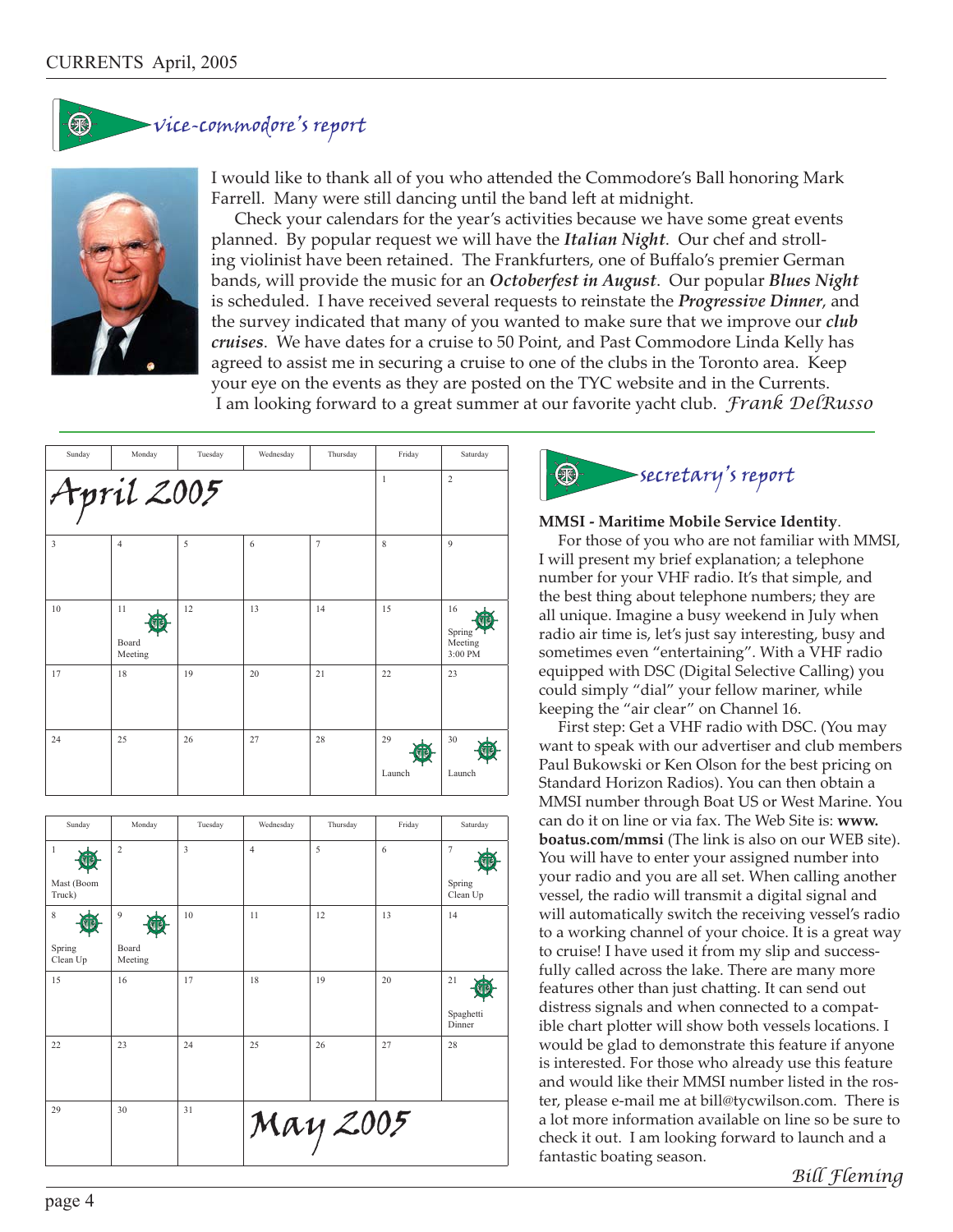rear-commodore's report



## **MANY THANKS !!!**

We sent you the TYC Membership Opinion Survey and you responded in great numbers by returning 128 of the 190 surveys sent – an impressive 67.4% response. With these numbers we are convinced that we have gotten a truly representative reading on what you think

and what you want. The information you provided will be used to guide the Board of Directors decision making process as we move forward with plans for the 2005 boating season and the upcoming lease negotiation process. Please plan to attend the spring meeting on April  $16<sup>th</sup>$  when the survey authors and analysts John and Toni Gartner will provide an overview of the survey findings. The survey will be made available for members who want their own copy. One of the things you asked for in the survey was more financial information. At the Fall meeting only partial 2004 numbers were available. With the year now complete final numbers are available and will be presented at the spring meeting (another good reason for you to come and hear and be heard).

 The 2005 season will be the second year of our member service program. In 2004 this program resulted in completion of a number of projects that helped make 2004 a really fine year in spite of non optimum weather. Projects included launch and haul, social parties, new ceiling in club house, creation of four new boat slips and resolution of a number of electrical problems. Practically all members were able to participate. Of the twenty-four members who were contacted in January about completing their 2004 required hours before June 1<sup>st</sup>, all but fourteen have corrected our records or replied with a willingness to fulfill their obligations. Bills for uncompleted 2004 hours, at an hourly rate of \$20, will be sent shortly after June  $1<sup>st</sup>$ . If you are looking for things to do please consult the club bulletin board after the club opens or call a board members and volunteer to help. Director of Harbor Operations, Skip Hangen (741-3747) is always looking for helpful hands to repair docks,

Vice Commodore, Frank Del Russo (631-5872) is organizing an enhanced social program and looking for help, Director of Operations, Bob Schmidt (688- 8095) will be commissioning the club house and will need many helpful hands and Fleet Captain Dave MacLeod (873-3861) is putting out the call for launch crew. The Member Service Program is a great way to not only help make your club better but also to meet and get to know fellow members.

 To further enhance communications we want to set up a calling committee in 2005. The goal of this group will be to provide *reminders and encouragement* to members about fun filled parties, cruises and work parties. If you would like to fulfill your 2005 Member Service Program hours by making phone calls please contact Maureen Hangen (741- 3747) who has graciously agreed to be Chairperson of the TYC 2005 Phone Committee.

 Bill Fleming is upgrading the TYC Web Site. Please call him with your ideas and suggestions. **If you are willing to get your copy of the Currents electronically to reduce club postage expense please drop Bill and e-mail at bill@tycwilson.com**

I look forward to seeing you soon at the club.

*Hank Hinckley*



Got Stuff?? Who doesn't. If you would like to advertise goods and services in the Currents and on the web site please submit an electronic version up to 20 words long to the Rear Commodore at hankhinck@aol.com. You will be asked to contribute \$10 or 10% of the asking price (up to \$100) to keep the ad on the web page for up to 12 months and in the a years worth of Currents.